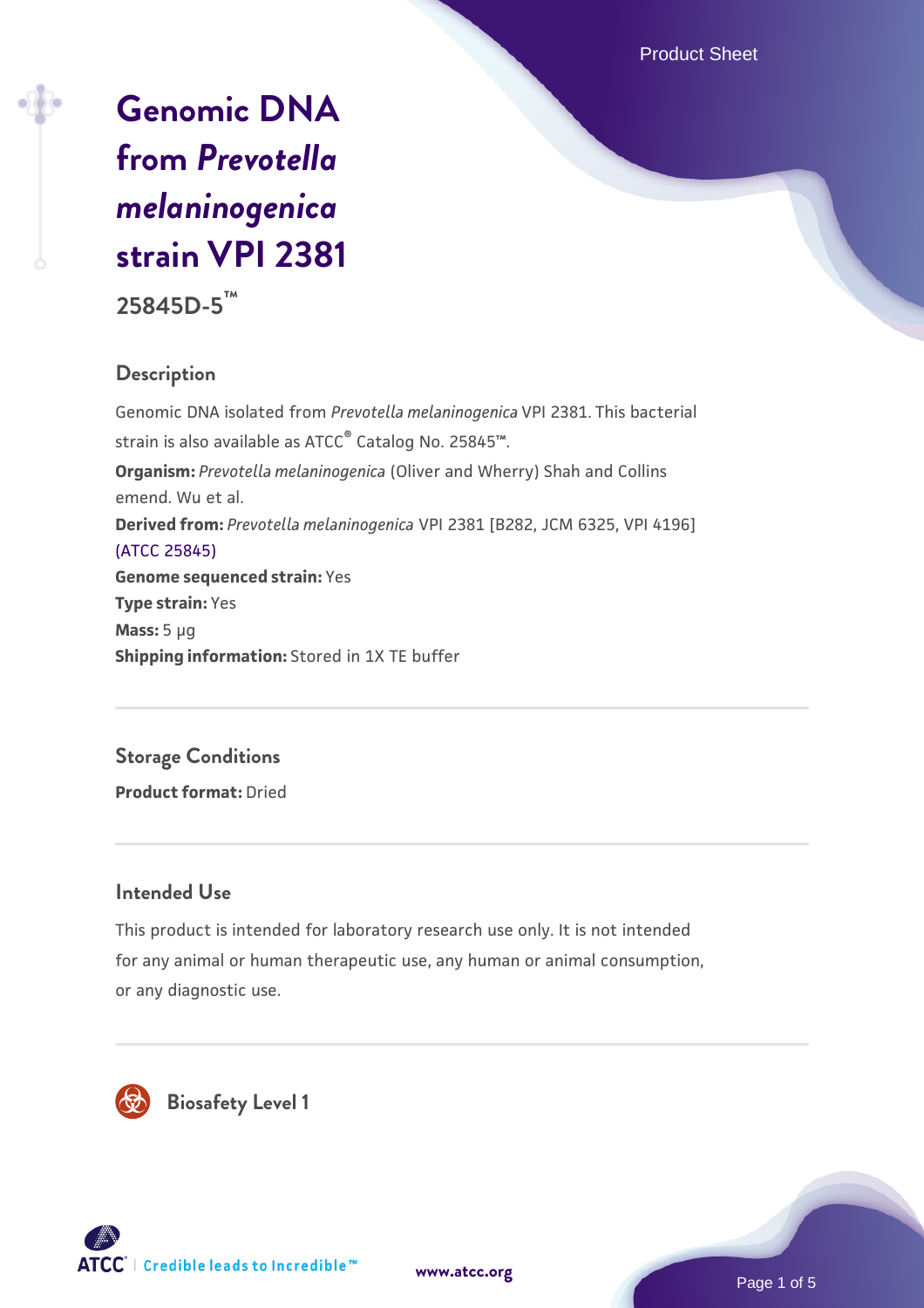ATCC determines the biosafety level of a material based on our risk assessment as guided by the current edition of *Biosafety in Microbiological and Biomedical Laboratories (BMBL)*, U.S. Department of Health and Human Services. It is your responsibility to understand the hazards associated with the material per your organization's policies and procedures as well as any other applicable regulations as enforced by your local or national agencies.

#### **Certificate of Analysis**

For batch-specific test results, refer to the applicable certificate of analysis that can be found at www.atcc.org.

#### **Handling Procedures**

Centrifuge tube prior to opening to prevent loss of pelleted material

- 1. Rehydrate contents of vial with molecular grade  $H_2O$ .
- 2. Place vial at 37°C for 1 hour or at 2°C to 8°C overnight.
- 3. For more complete rehydration and to fully recover DNA, incubate the sample overnight at 4°C while rocking; then incubate for 1 hour at 65°C. Resuspending the dried DNA in ≥250 µL may give better results.

### **Quality Control Specifications**

**Total amount:** Total DNA by PicoGreen® measurement was found to be approximately 5 µg.

**Integrity:** Integrity of DNA was determined by electrophoresis on a 1% agarose gel stained with SYBR Safe™, and was found to be of high molecular weight.

**Functional tests:** Functional activity was confirmed by PCR amplification of the 16S ribosomal RNA gene.

**Identity:** Identity confirmed by sequencing of 16S ribosomal RNA gene (first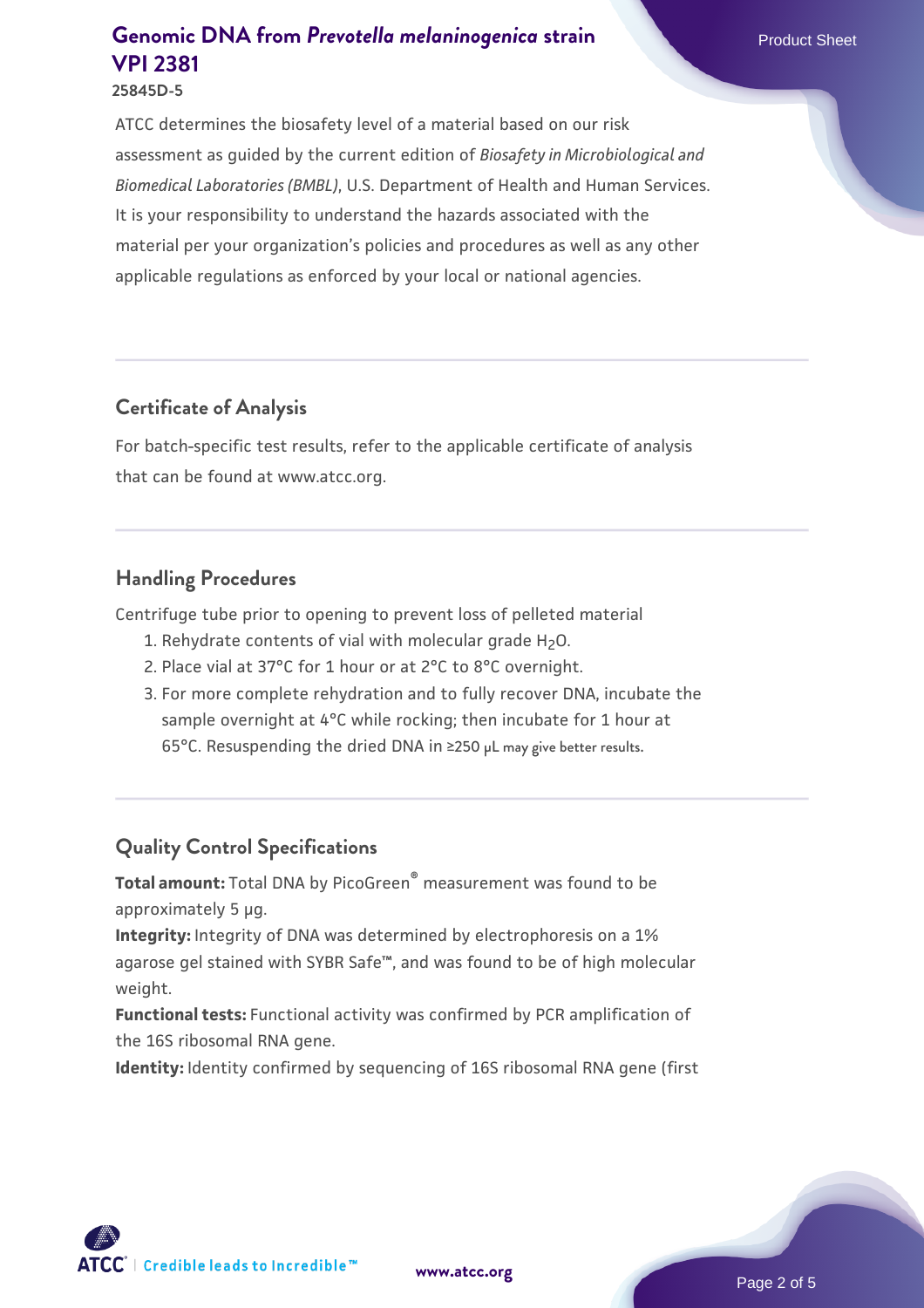**25845D-5**

~500 base pairs).

#### **Notes**

Genomic DNA isolated from bacteria is appropriate for PCR\* and other molecular biology applications.

\*The polymerase chain reaction (PCR) process is covered by patents owned by Hoffmann-LaRoche Inc. Use of the PCR process requires a license.

#### **Material Citation**

If use of this material results in a scientific publication, please cite the material in the following manner: Genomic DNA from *Prevotella melaninogenica* strain VPI 2381 (ATCC 25845D-5)

#### **References**

References and other information relating to this material are available at www.atcc.org.

#### **Warranty**

The product is provided 'AS IS' and the viability of ATCC® products is warranted for 30 days from the date of shipment, provided that the customer has stored and handled the product according to the information included on the product information sheet, website, and Certificate of Analysis. For living cultures, ATCC lists the media formulation and reagents that have been found to be effective for the product. While other unspecified media and reagents may also produce satisfactory results, a change in the ATCC and/or depositor-recommended protocols may affect the



**[www.atcc.org](http://www.atcc.org)**

Page 3 of 5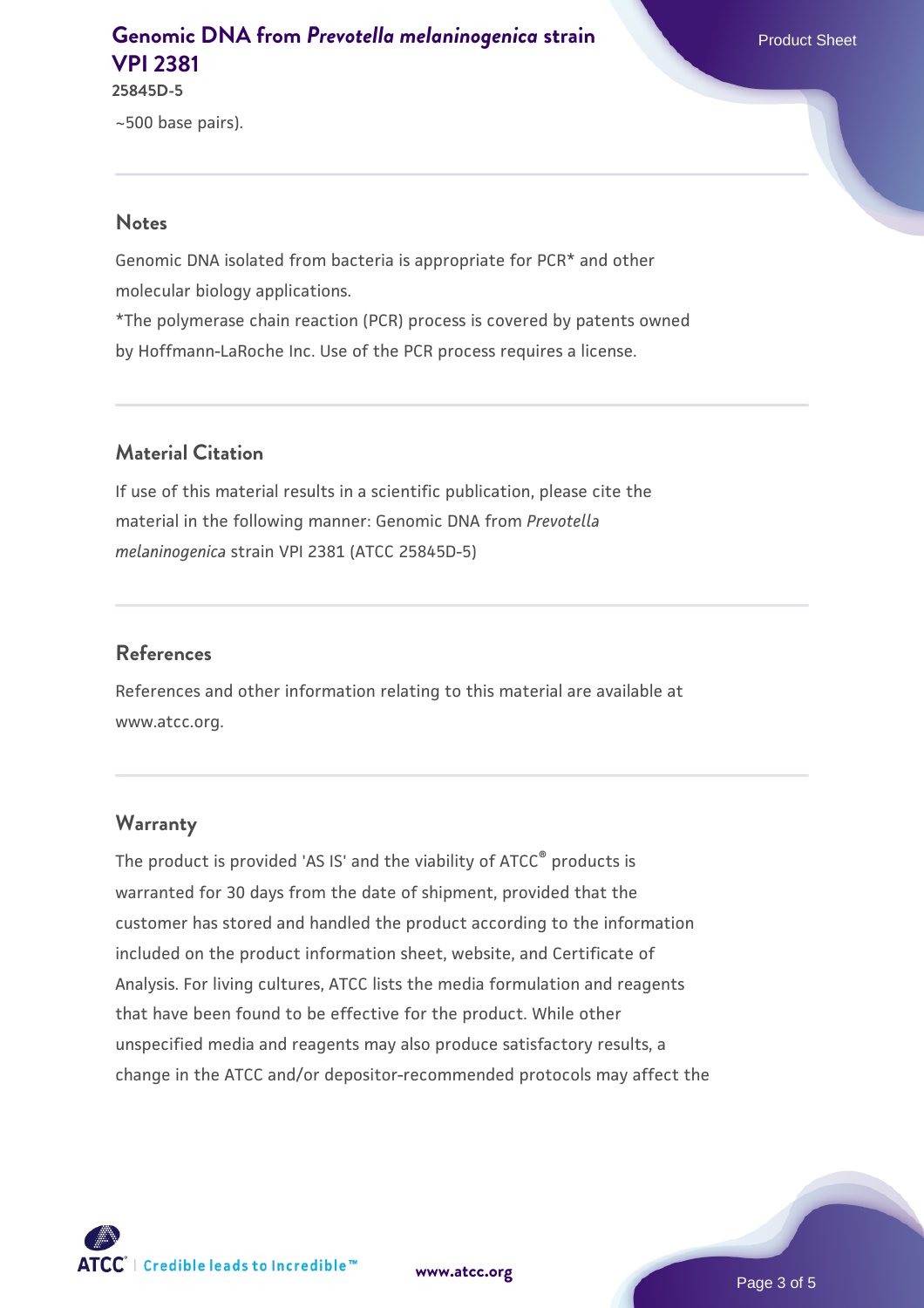#### **25845D-5**

recovery, growth, and/or function of the product. If an alternative medium formulation or reagent is used, the ATCC warranty for viability is no longer valid. Except as expressly set forth herein, no other warranties of any kind are provided, express or implied, including, but not limited to, any implied warranties of merchantability, fitness for a particular purpose, manufacture according to cGMP standards, typicality, safety, accuracy, and/or noninfringement.

#### **Disclaimers**

This product is intended for laboratory research use only. It is not intended for any animal or human therapeutic use, any human or animal consumption, or any diagnostic use. Any proposed commercial use is prohibited without a license from ATCC.

While ATCC uses reasonable efforts to include accurate and up-to-date information on this product sheet, ATCC makes no warranties or representations as to its accuracy. Citations from scientific literature and patents are provided for informational purposes only. ATCC does not warrant that such information has been confirmed to be accurate or complete and the customer bears the sole responsibility of confirming the accuracy and completeness of any such information.

This product is sent on the condition that the customer is responsible for and assumes all risk and responsibility in connection with the receipt, handling, storage, disposal, and use of the ATCC product including without limitation taking all appropriate safety and handling precautions to minimize health or environmental risk. As a condition of receiving the material, the customer agrees that any activity undertaken with the ATCC product and any progeny or modifications will be conducted in compliance with all applicable laws, regulations, and guidelines. This product is provided 'AS IS' with no representations or warranties whatsoever except as expressly set forth herein and in no event shall ATCC, its parents, subsidiaries, directors, officers, agents, employees, assigns, successors, and affiliates be liable for indirect, special, incidental, or consequential damages of any kind in connection with